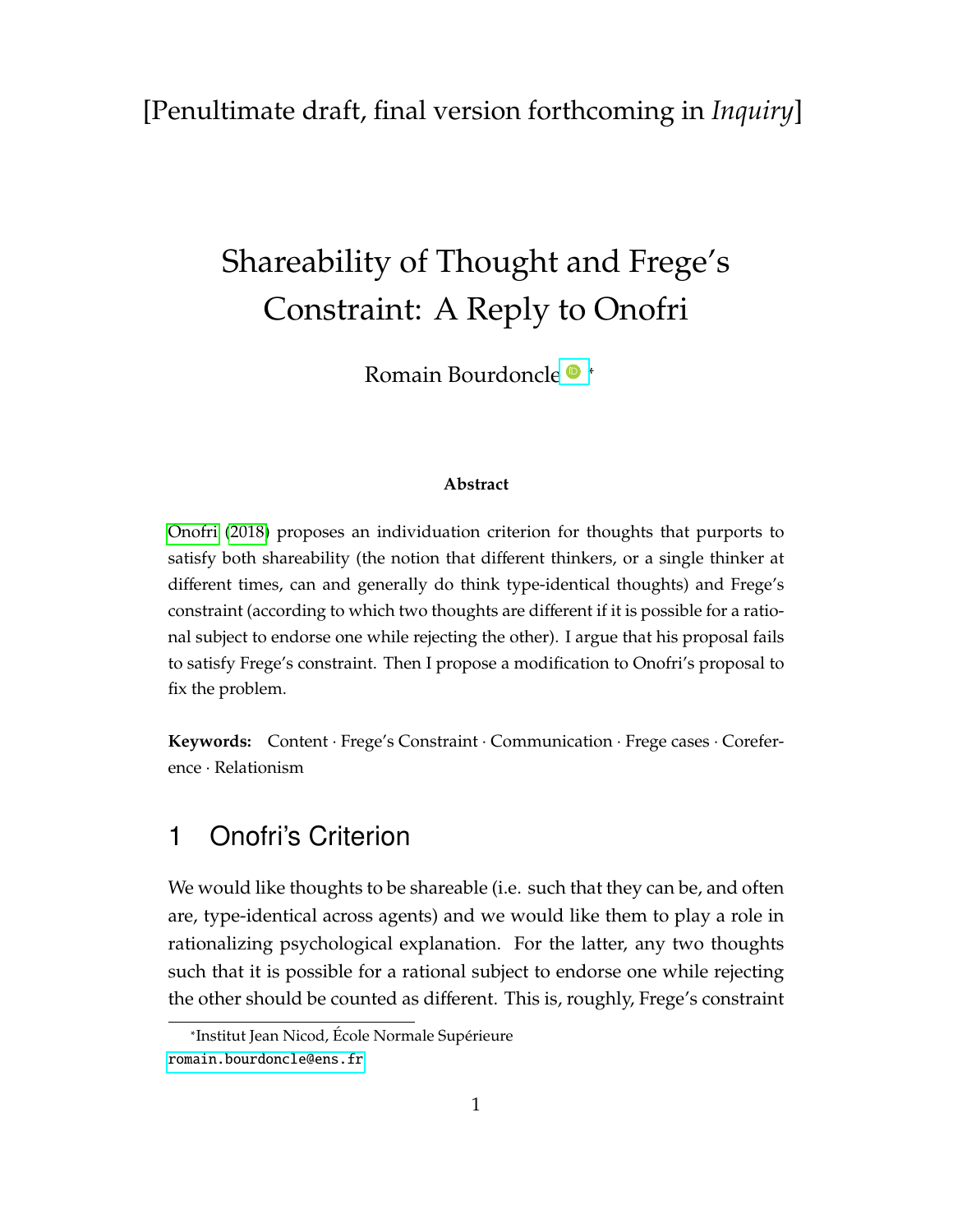(**(FC)** hereafter). A consequence of **(FC)** is that the *same-thought-as* relation must be finer than referential equivalence. On the other hand, for thoughts to be shareable, the *same-thought-as* relation must yield a partition properly coarser than the partition into singletons. Thus **(FC)** and shareability pull the granularity of thought individuation in opposite directions. As a result, it is not straightforward how to individuate thoughts so that they are both shareable and fine-grained enough to satisfy **(FC)**. In particular, one may wonder: Does shareability require an individuation criterion that is properly coarser than the one required to satisfy **(FC)**? If the answer is yes, then it would turn out that shareability is not compatible with **(FC)**.

[Onofri](#page-10-0) [\(2018\)](#page-10-0) proposes an individuation criterion for thoughts that purports to satisfy both constraints. His proposal is in three steps. First, Onofri defines what he calls the 'linking relation', as follows $^1$  $^1$ :

**Linking Relation** (*L*) Two thoughts  $t_a$  and  $t_b$  stand in *L* iff the thinker of  $t_a$ and the thinker of  $t_b$  know that  $t_a$  and  $t_b$  ascribe the same property to the same object.

Then Onofri provides a first-pass individuation criterion in terms of (*L*), as follows:

**(IC, first pass)** A thought  $t_a$  is the same thought as a thought  $t_b$  iff  $t_a$  and  $t_b$ stand in *L*.

As it turns out, *L* is not a transitive relation. To show this, here is an ex-ample.<sup>[2](#page-0-0)</sup> Consider three thinkers  $\bf{A}$ ,  $\bf{B}$  and  $\bf{C}$ .  $\bf{B}$  knows that Superman  $=$ Clark and **B** knows that Superman = Kal-El. **A** only knows that Superman = Clark. **C** only knows that Superman = Kal-El. In a context in which the

 $1$ Onofri's notion of linking is similar to [Recanati](#page-10-1) [\(2012\)](#page-10-1)'s except that the latter is restricted to the intrasubjective domain.

 $^2$ I am reusing Onofri's original example, except that I substitute identity thoughts (and utterances of the form '*a* is *b*') for predicative thoughts (and utterances of the form '*a* is *F*'). Since *L* is formulated in terms of predicative thoughts, I think the example is more straightforward put this way.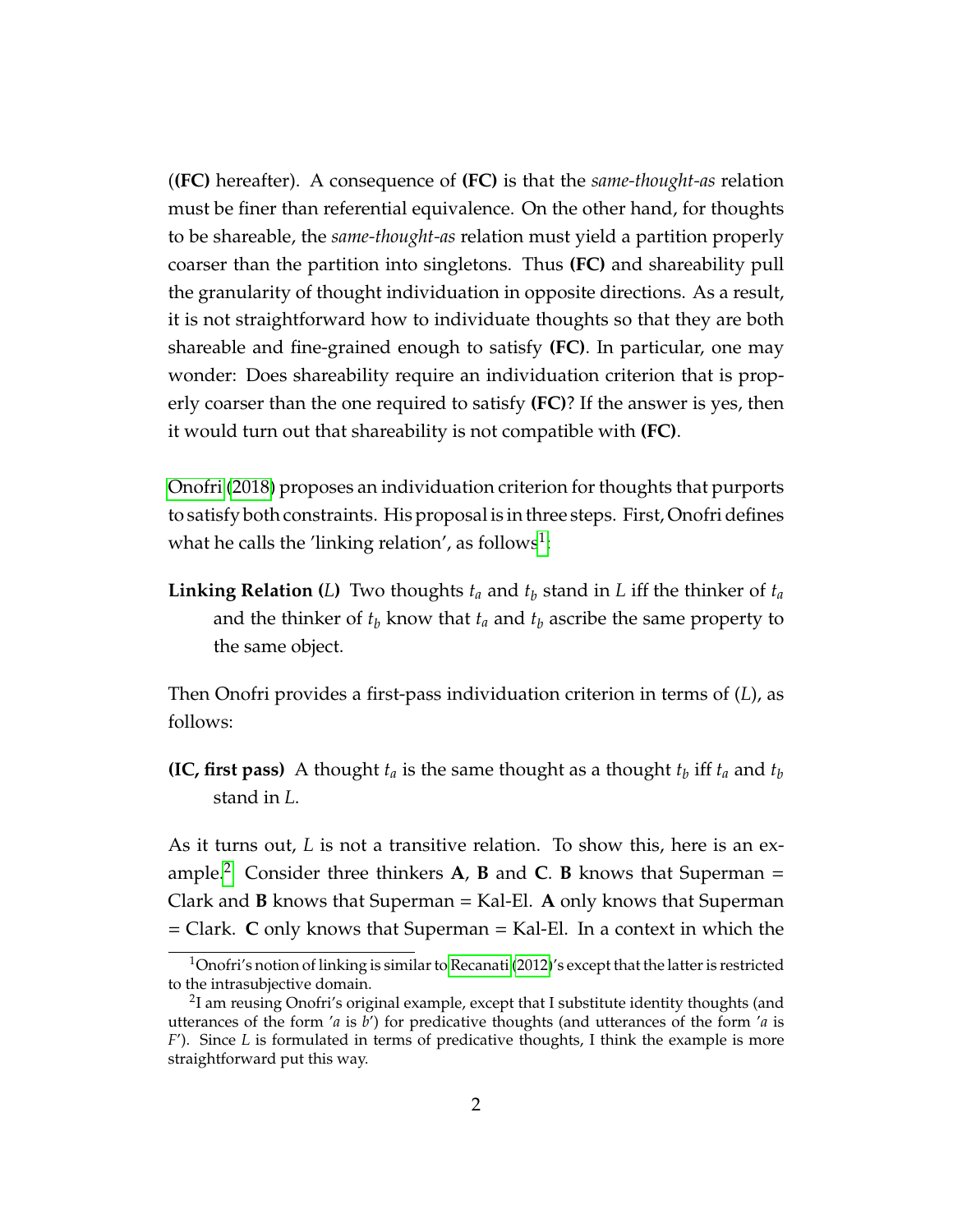identity of Clark and Superman is common ground, **A** tells **B** 'Clark can fly'. Call  $t_A$ , **A**'s thought on that occasion and  $t_{B_1}$ , **B**'s thought on that occasion. Then  $t_A$  and  $t_{B_1}$  stand in  $L^3$  $L^3$  In a context in which the identity of Kal-El and Superman is common ground, **C** tells **B** 'Kal-El can fly'. Call *tB*<sup>2</sup> , **B**'s thought on that occasion, and  $t_C$ ,  $\mathbf{C}'$ s thought on that occasion. Then  $t_{B_2}$  and  $t_C$  stand in *L*. However, it does not follow that  $t_A$  and  $t_C$  stand in *L*.

Onofri does not offer a clear diagnosis of why transitivity fails. The failure of transitivity in this case may be unpacked as follows: **A** does not know that the thought she expresses by 'Clark can fly' corefers with the thought **C** expresses by 'Kal-El can fly' *or* **C** does not know that the thought she expresses by 'Kal-El can fly' corefers with the thought **A** expresses by 'Clark can fly'. There are various possible reasons why **A** or **C** may fail to know that their respective thoughts  $t_A$  and  $t_C$  corefer, which are of varying significance for Onofri's criterion. Let me mention two.

An obvious sufficient reason for transitivity to fail in this case is that **A** and **C** may not have been present during each other's utterances to **B**. For all that the example says, **A** may be ignorant of the existence of  $t_C$  or **C** may be ignorant of the existence of  $t_A$ . In effect, this seems to be a sufficient reason for them not to believe (hence not to know) that the thoughts they express by their respective utterances corefer.

Note the consequence of this for Onofri's criterion. Onofri's criterion is supposed to be a necessary and sufficient condition for two thoughts to be the same. In particular, it is supposed to be a necessary condition for two thoughts to be the same. Hence, if you are in Paris in 1886 and I am in

<sup>&</sup>lt;sup>3</sup>As far as I understand the criterion, that  $t_A$  and  $t_{B_1}$  stand in *L* is to be unpacked as follows: **A** and **B** both know that the thought that **A** expresses has the same referential content than the thought that **B** entertains when **B** understands **A**'s utterance. I will assume this reading pattern of *L* in what follows. (For stylistic reasons, I will keep this reading implicit most of the time from now on). Moreover, in this example, the content is of course pseudo-referential. I ignore this complication, as Onofri does, for present purposes.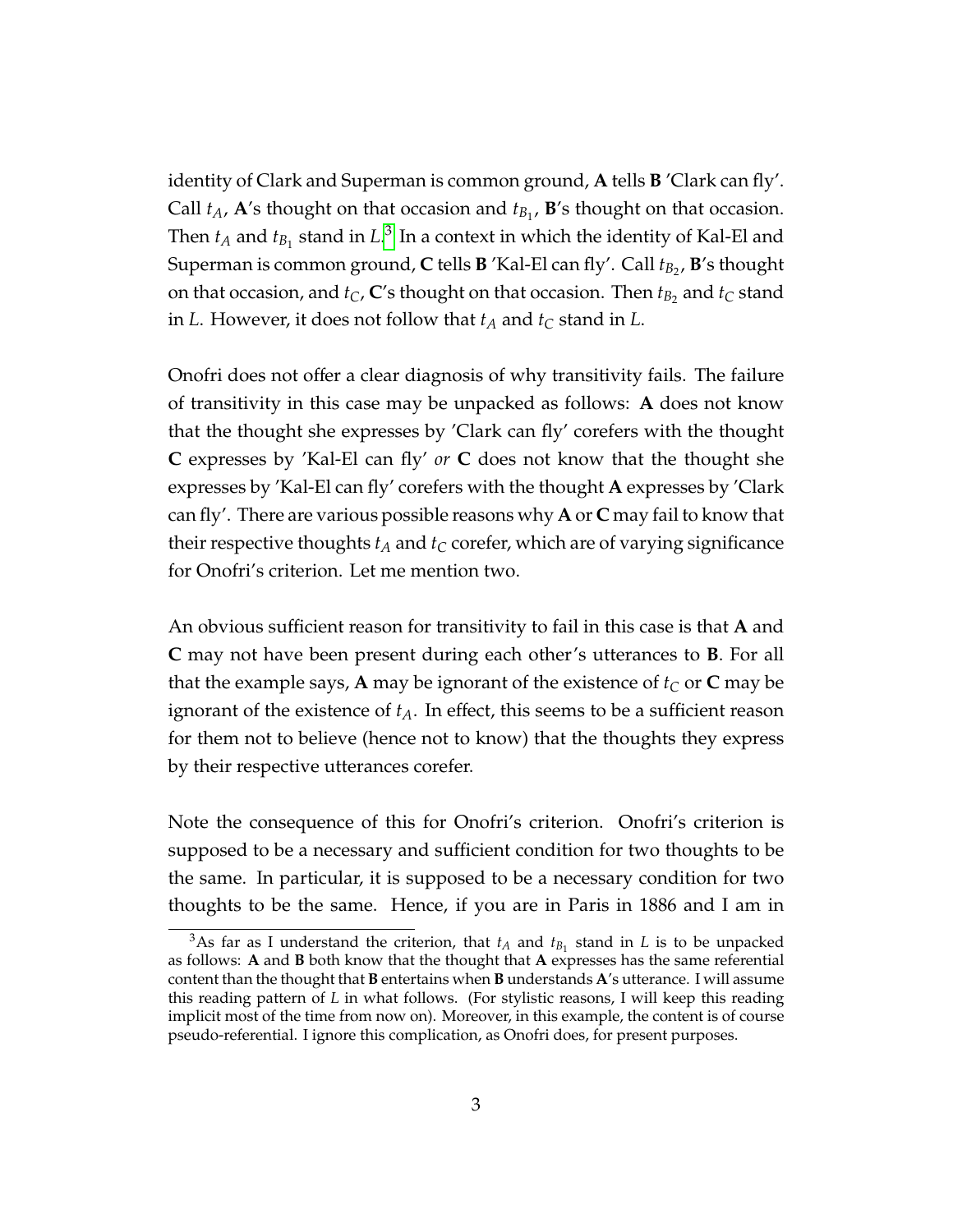Paris in 2020 and we both innerly assert  $2+2=4'$ , we fail to think the same thought, on this criterion. This is because we don't believe (a fortiori do not know) anything of each other's occurrent thoughts. But it seems that type-identity between thoughts should not be thus contingent on e.g. which conversations we have. To remedy this on the proposed criterion, one could try to define *L* in dispositional terms instead.<sup>[4](#page-0-0)</sup> Alternatively, one could reformulate the criterion so that it is not intended as a necessary condition for sameness of thought in general.

Another sufficient reason for transitivity to fail here is that **A** does not know that 'Clark' and 'Kal-El' corefer. As a result, **A** may fail to know that the thought **C** expresses by 'Kal-El can fly' corefers with the thought **A** expresses by 'Clark can fly'. Similar considerations apply to **C**.

Be that as it may, *L* is not transitive, but identity is transitive, therefore *L* is not a candidate for the *same-thought-as* relation as it stands. Hence the third step: to remedy this, Onofri considers the transitive closure of *L* – which he calls 'the indirect linking relation' (*L*∗). He then proposes to redefine **(IC)** in terms of *L*∗, as follows:

**(IC)** A thought  $t_a$  is the same thought as a thought  $t_b$  iff  $t_a$  and  $t_b$  stand in  $L*$ .

Here is a graph to illustrate how *L*∗ is supposed to help with the failure of transitivity. The graph relation is *L*, and *L*∗ is connectedness on the graph (Figure [1\)](#page-4-0) .

 $4$ As [\(Cappelen and Hawthorne, 2009,](#page-10-2) 60) remark, there is a sense of agreement and disagreement that applies to 'interaction-free pairs of individuals so long as there is some view about the world that they share'. A non-interactive notion of sameness of thought is arguably needed to define a notion of agreement and disagreement in this sense.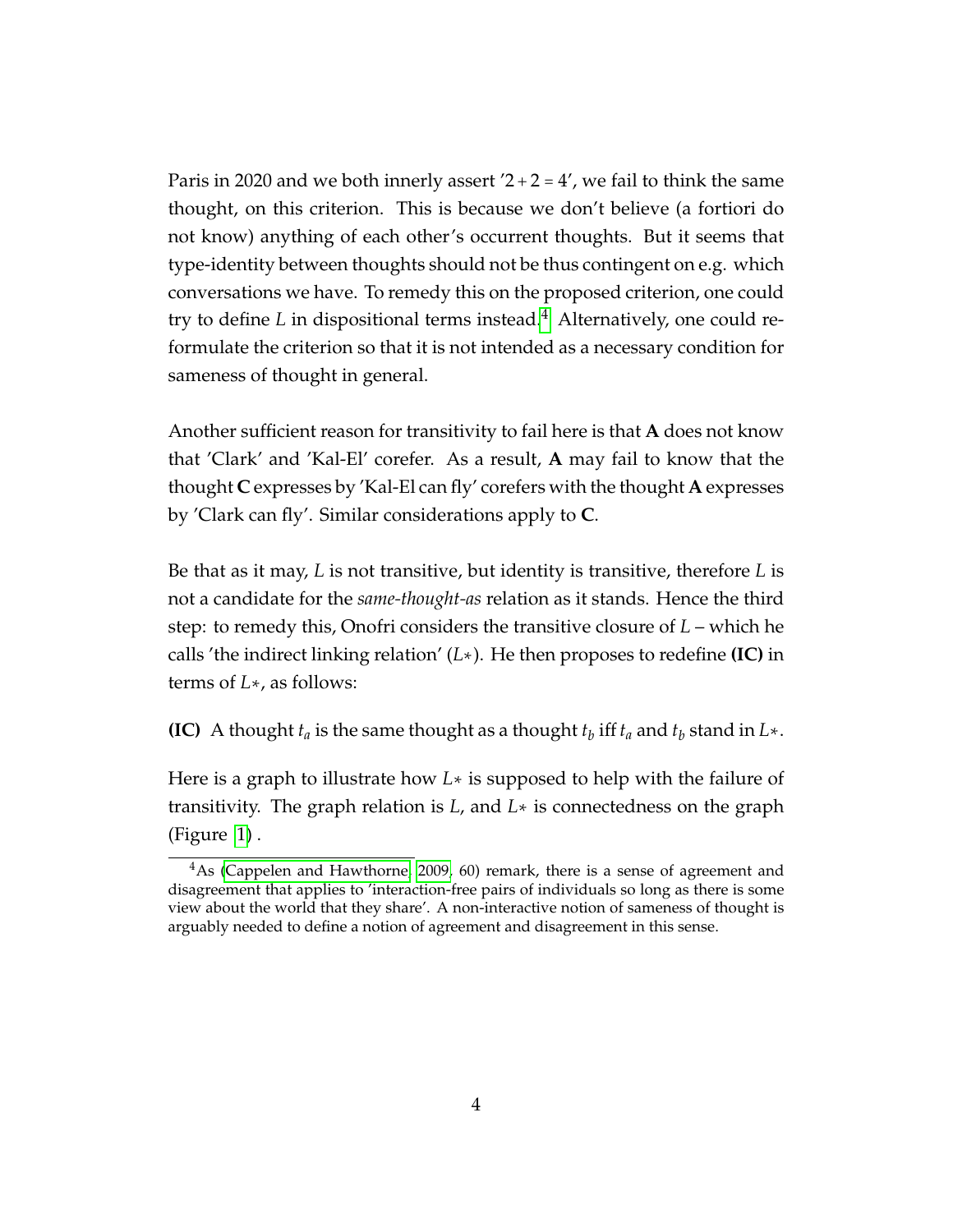<span id="page-4-0"></span>

Figure 1 – Indirect linking relation

Node  $T_A$  and node  $T_C$  are not related on the graph, but they are connected (i.e. reachable from each other). This reflects the fact that, although **A** and **C**'s thoughts do not stand in the direct linking relation (*L*), they stand in the indirect linking relation (*L*∗). Hence transitivity is restored by *L*∗.

In the next section, I argue that **(IC)** in terms of *L*∗ is too coarse to satisfy Frege's constraint.

### 2 (IC) Is Too Coarse To Satisfy Frege's Constraint

For convenience, I will re-use Kripke's well-known Peter example.<sup>[5](#page-0-0)</sup> Also for convenience I rebaptize Peter '**P**'. **P** (aka Kripke's Peter) believes that London is not pretty and he also believes of London (under the French name 'Londres'), that it is pretty. By hypothesis, **P** is rational.

Now consider two other protagonists: there is **Q**, who, like **P**, is bilingual in French and English. **Q** knows that 'London' and 'Londres' corefer. There is also **R**, a normal monolingual English speaker competent with the name 'London'.

**P** tells **Q** 'Londres est jolie'. Call  $t_{P_1}$  and  $t_{Q_1}$ , **P** and **Q**'s thoughts on that occasion, respectively. They are linked. At some other time, **Q** tells **R** 'London

<sup>5</sup>[Kripke](#page-10-3) [\(1979\)](#page-10-3).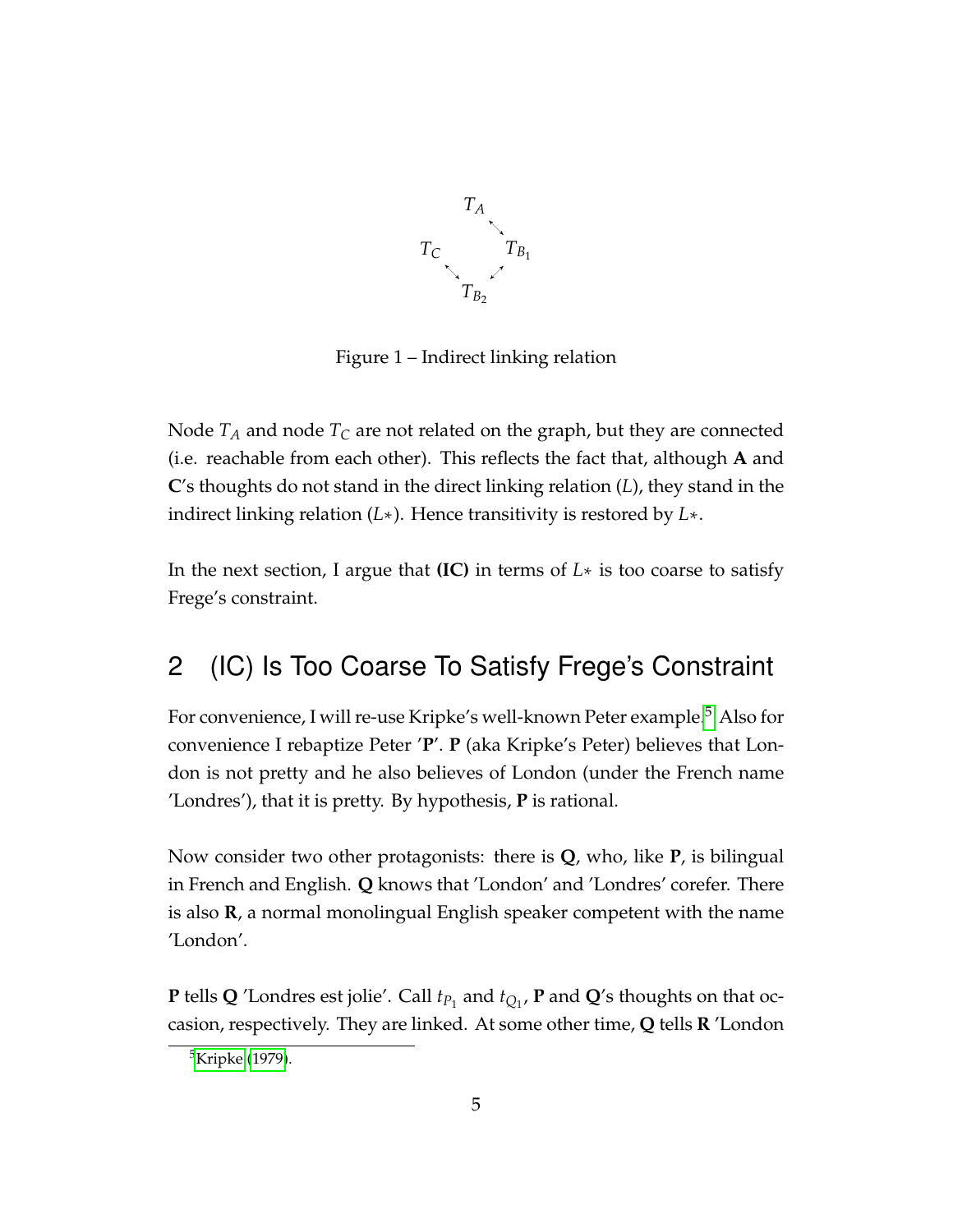is pretty'. Call *tQ*<sup>2</sup> and *tR*<sup>1</sup> , **Q** and **R**'s thoughts on that occasion, respectively. They are linked. Note that  $t_{Q_1}$  and  $t_{Q_2}$  also are linked, by hypothesis.<sup>[6](#page-0-0)</sup> At some other time, **R** tells **P** 'London is pretty'. Call  $t_{R_2}$  and  $t_{P_2}$ , **R** and **P**'s thoughts on that occasion, respectively. They are linked. (Note that  $t_{R_1}$  and *tR*2 also are linked). Of course, **P** disagrees with **R**, for he disbelieves of London, under the name 'London', that it is pretty.

**P** can rationally reject the thought he associates with the utterance 'London is pretty' (i.e.  $t_{P_2}$ ) while endorsing the thought he associates with the utterance 'Londres est jolie' (i.e.  $t_{P_1}$ ) because **P** does not know that  $t_{P_1}$  and  $t_{P_2}$  corefer. In other words,  $t_{P_1}$  and  $t_{P_2}$  are *unlinked* from **P**'s perspective. Now recall what **(FC)** says:

**(FC)** Two thoughts are different if it is possible for a rational subject to endorse one while rejecting the other.

By **(FC)**,  $t_{P_1}$  and  $t_{P_2}$  are different. By **(IC)**,  $t_{P_1}$  and  $t_{P_2}$  are the same. I conclude that **(IC)** violates **(FC)**, because **(IC)** is too coarse.

Here is another graph to illustrate how **(IC)** and **(FC)** clash with each other in the present case. The graph relation is *L*, *L*∗ is connectedness on the graph, and crossed out edges are used to stress disconnectedness on the graph (Figure [2\)](#page-6-0).

<sup>6</sup> I assume that the respective memories of **P**, **Q** and **R** work properly. I also assume that the protagonists are lexically competent with the adjective 'pretty', etc. throughout the episode.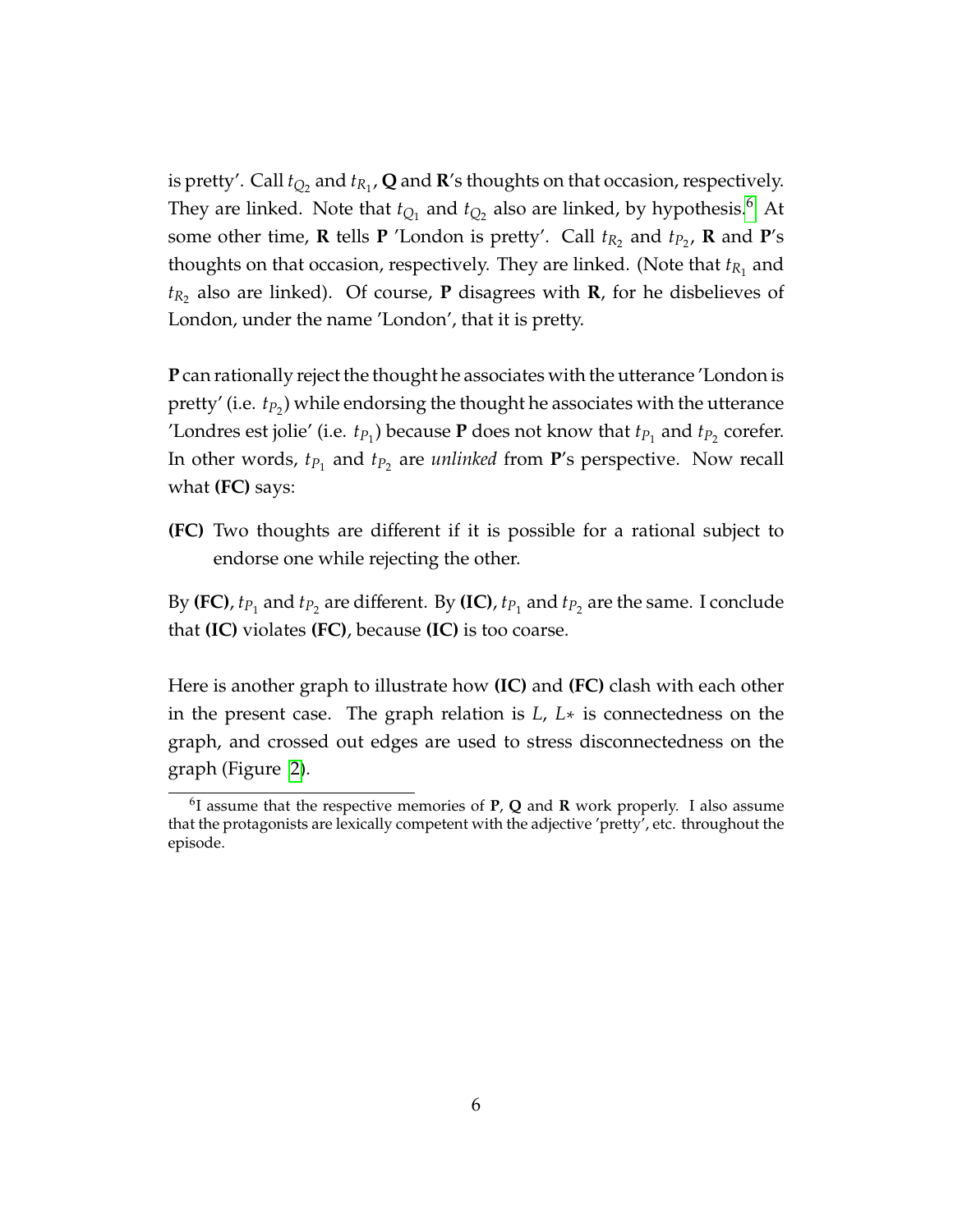<span id="page-6-0"></span>

Figure  $2 - (IC)$  is not immune to Frege cases

On the one hand, node  $T_{P_1}$  and node  $T_{P_2}$  are connected by a path of more than one edge on the graph. This reflects the fact that  $t_{P_1}$  and  $t_{P_2}$  stand in the indirect linking relation (*L*∗). On the other hand, node  $T_{P_1}$  and node  $T_{P_2}$ are disconnected on the graph, as stressed by the crossed out edge between them. This reflects the fact that  $t_{P_1}$  and  $t_{P_2}$  are *unlinked* for **P**.

## 3 A Diagnosis & Recipe for Constructing Similar Cases

Intuitively, when things go well, *L*∗ purports to be a route by which a thought is transmitted from one speaker to another.<sup>[7](#page-0-0)</sup> But in general, we have no reason to assume that *L*∗ -continuity will be consistent with the perspective each of the thinkers has on the thoughts they respectively deploy along a chain. For how thoughts are linked and unlinked for a thinker may be idiosyncratic, and may change over time.

By extending the linking relation (*L*) via communication chains, one thus naturally exposes the individuation criterion based on it to Frege cases. This is another instance of the familiar observation that shareability and **(FC)** pull

<sup>&</sup>lt;sup>7</sup>Hence the similarity with Kripke's notion of a causal-historical chain [\(Kripke](#page-10-4) [\(1980\)](#page-10-4)), as Onofri himself rightly notes.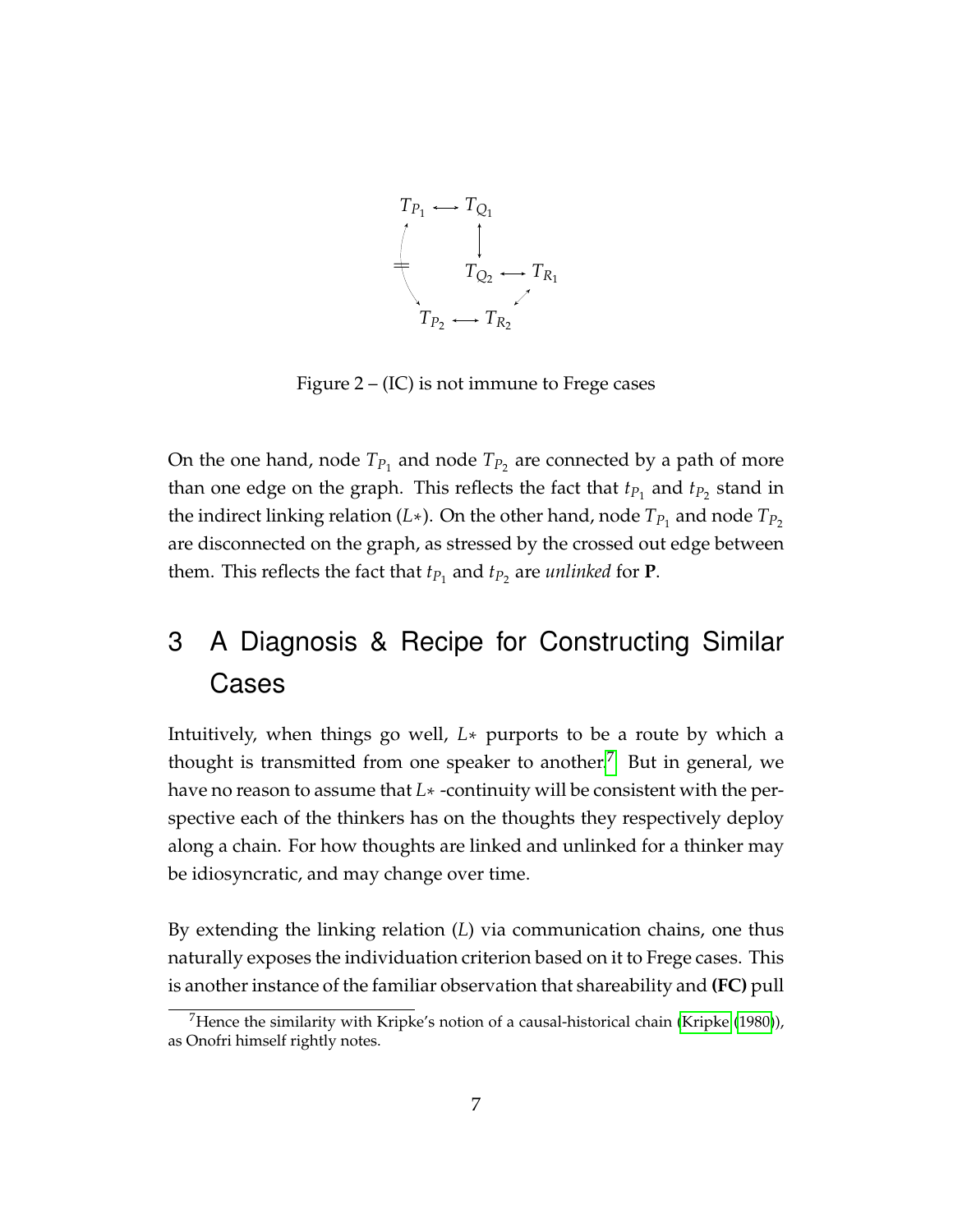the granularity of thought individuation in opposite directions. Hence, the described counterexample should come as no surprise. If one wants to individuate thoughts by membership in the ordered sets corresponding to *L*∗-routes, one will violate **(FC)** as soon as a route includes two thoughts of a single thinker that are unlinked from the perspective of the thinker to which they belong.

#### 4 An Attempt to Fix the Problem

If the diagnosis offered in the previous section is on the right lines, then a way to solve the problem suggests itself.

I repeat the diagnosis: **(IC)** violates **(FC)** whenever two coreferential thoughts are deployed by a single individual along a *L*∗ -route, if these thoughts are unlinked from the perspective of that individual. Therefore, to respect **(FC)**, we want a *L*∗ -route that is compatible, instead, with how thoughts are linked and unlinked from the perspective of their thinkers.

In other words, if we want to satisfy **(FC)**, we do not want to link thoughts belonging to one individual on a *L*∗ -route if these thoughts are unlinked for that individual. For to do so goes against **(FC)**. Instead, to respect **(FC)**, I suggest that we should consider as linked as many thoughts as possible in the way of *L*∗, while refusing to link thoughts of a single individual on a *L*∗ -route if these thoughts are unlinked from the perspective of that individual.

Here is a version of the indirect linking criterion that incorporates the point just made:

**(Indirect Linking modulo FC)** Two thoughts *t<sup>a</sup>* and *t<sup>b</sup>* stand in the indirect linking relation iff there is a tuple  $< t_a, \ldots, t_n, t_b$  > such that:

(i) each member stands in *L* to its successor;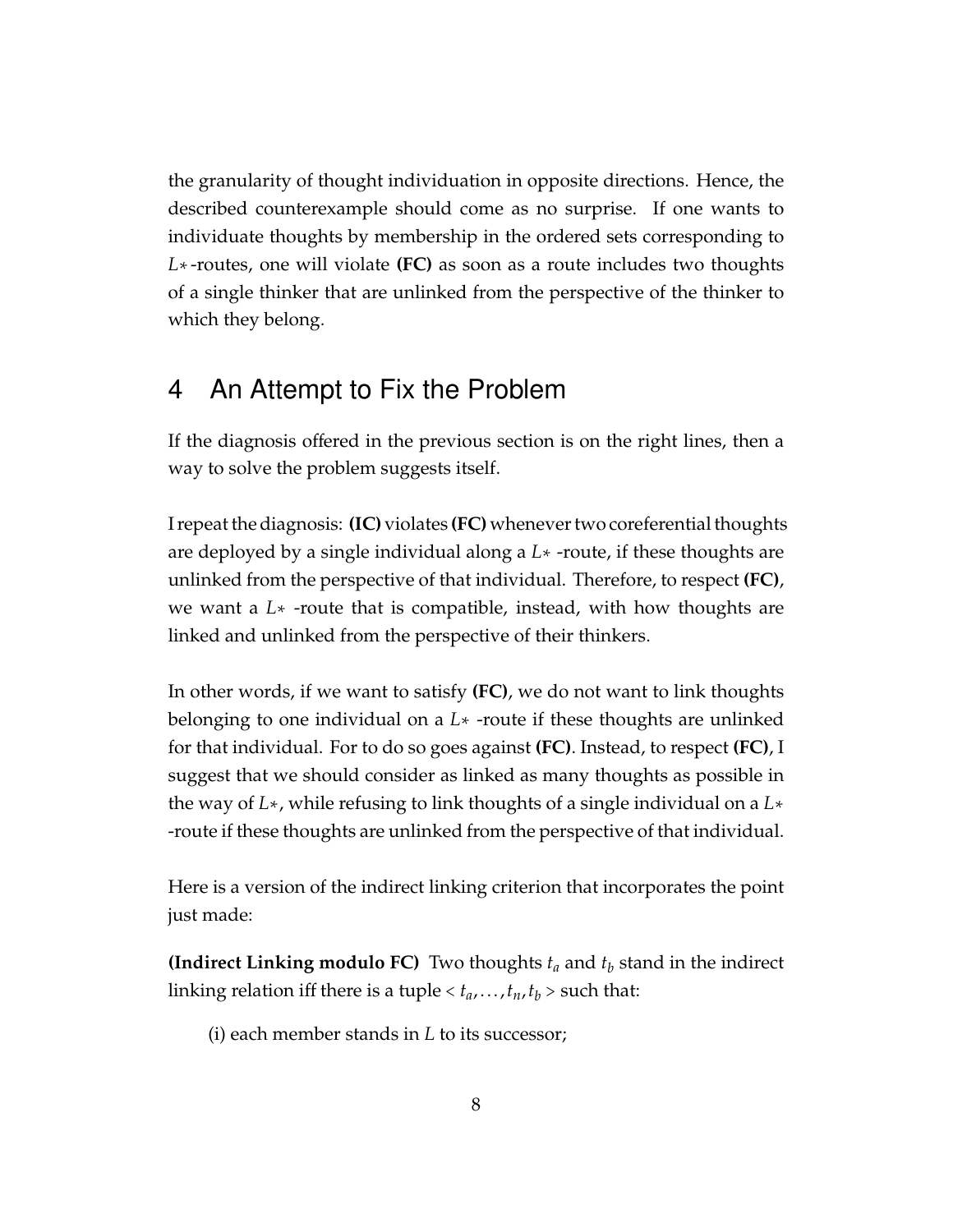(ii) no thoughts of a single individual that are unlinked for that individual belong to  $< t_a, \ldots, t_n, t_b$  >.

This redefinition of the indirect linking relation looks stipulative as it stands. This is because **(IC)** together with clause (ii) essentially says 'count the thoughts as the same unless there is a Frege case along the *L*∗ -route'. But there is a less stipulative-sounding formulation in the vicinity. Instead of explicitly ruling out the Frege-cases, we may impose that all members of the ordered set belonging to a single thinker be linked for that thinker. That is to say:

**(Indirect Linking modulo FC)** Two thoughts *t<sup>a</sup>* and *t<sup>b</sup>* stand in the indirect linking relation iff there is a tuple  $< t_a, \ldots, t_n, t_b$  > such that:

(i) each member stands in *L* to its successor;

(ii)<sup>\*</sup> all thoughts of a single thinker in  $\langle t_a, \ldots, t_n, t_b \rangle$  are linked for that thinker.

(ii)\* essentially requires that any thoughts of a single thinker that are interpersonally linked should also be linked from the perspective of their thinker. Since **(IC)** defines sameness of thought in terms of linking, **(IC)** together with clause (ii)\* validates a version of the *Transparency Constraint* for thought: for any two thoughts they deploy, a thinker should be in a position to know that the thoughts are the same, if they are the same.<sup>[8](#page-0-0)</sup> If we define Onofri's individuation criterion in terms of this definition of the indirect linking relation, the criterion is rendered compatible with **(FC)**.

As an upshot, the relation underwriting communicational success (that is, *L*) by itself does *not* ensure that the condition (ii)\* will hold, on this proposal. Nor does the transitive closure of *L* (a different relation). Consequently, this

<sup>8</sup>See, e.g. [Boghossian](#page-9-0) [\(1994\)](#page-9-0) for a discussion of this notion.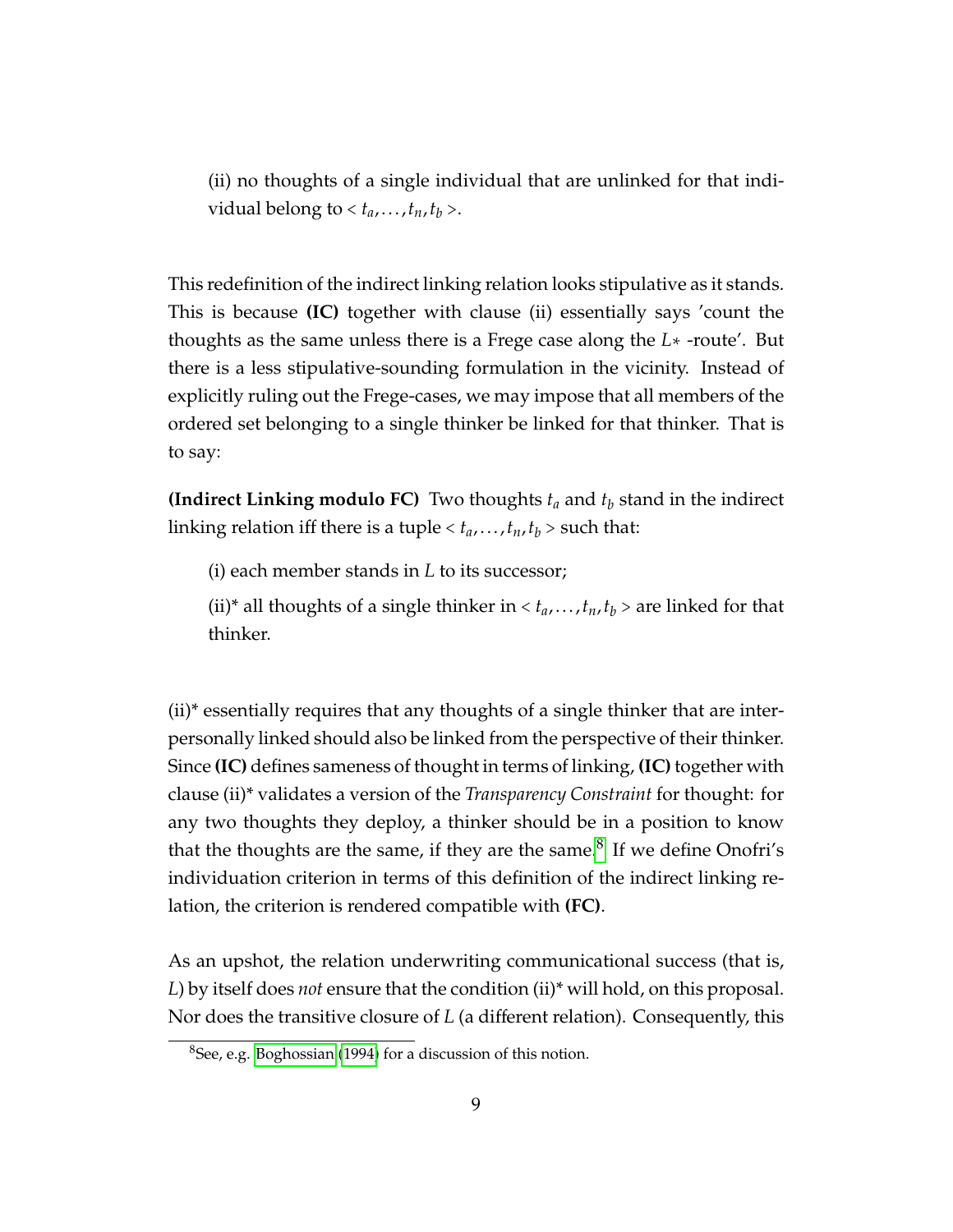raises the worry that shareability so construed is only an artificial construct which performs no genuine explanatory role (I won't discuss this worry here).

There are other ways to ensure that interpersonal linking is compatible with intrapersonal linking, so as to individuate shareable thoughts by the linking relation in a way that respects **(FC)**. An alternative is to add additional stringency to the *direct* linking relation itself (thus strengthening the condition required for successful communication, if one assumes that shareability explains communication). On this approach, the relation underwriting shareability *would*, in my opinion, have explanatory work to do, but at the cost of restricting the extension of what is shared and communicated<sup>[9](#page-0-0)</sup>.

#### 5 Conclusion

I have argued that Onofri's relational individuation criterion for thoughts does not satisfy Frege's constraint, because it identifies thoughts that are different for their thinkers. I proposed a way to fix the problem. But the problem is deeper: either the relational criterion must be of suitable granularity in the first place or else it has to be explained how we can 'share' thoughts in a less-than-strict sense, if what we do is in fact less than strict same-thinking and same-saying.<sup>[10](#page-0-0)</sup>

#### References

<span id="page-9-0"></span>Boghossian, P. A. (1994). The transparency of mental content. *Philosophical Perspectives*, 8:33–50.

<sup>9</sup>For an explication of a notion of shareable content along these lines, at the cost of a much more stringent *same-content* relation, see [Cumming](#page-10-5) [\(2013\)](#page-10-5).

 $^{10}$ I would like to thank Andreas Hallbäck, Michael Murez, and François Récanati for their helpful comments. This work was supported by a department-wide grant from the Agence Nationale de la Recherche (Frontiers in Cognition, ANR-17-EURE-0017).